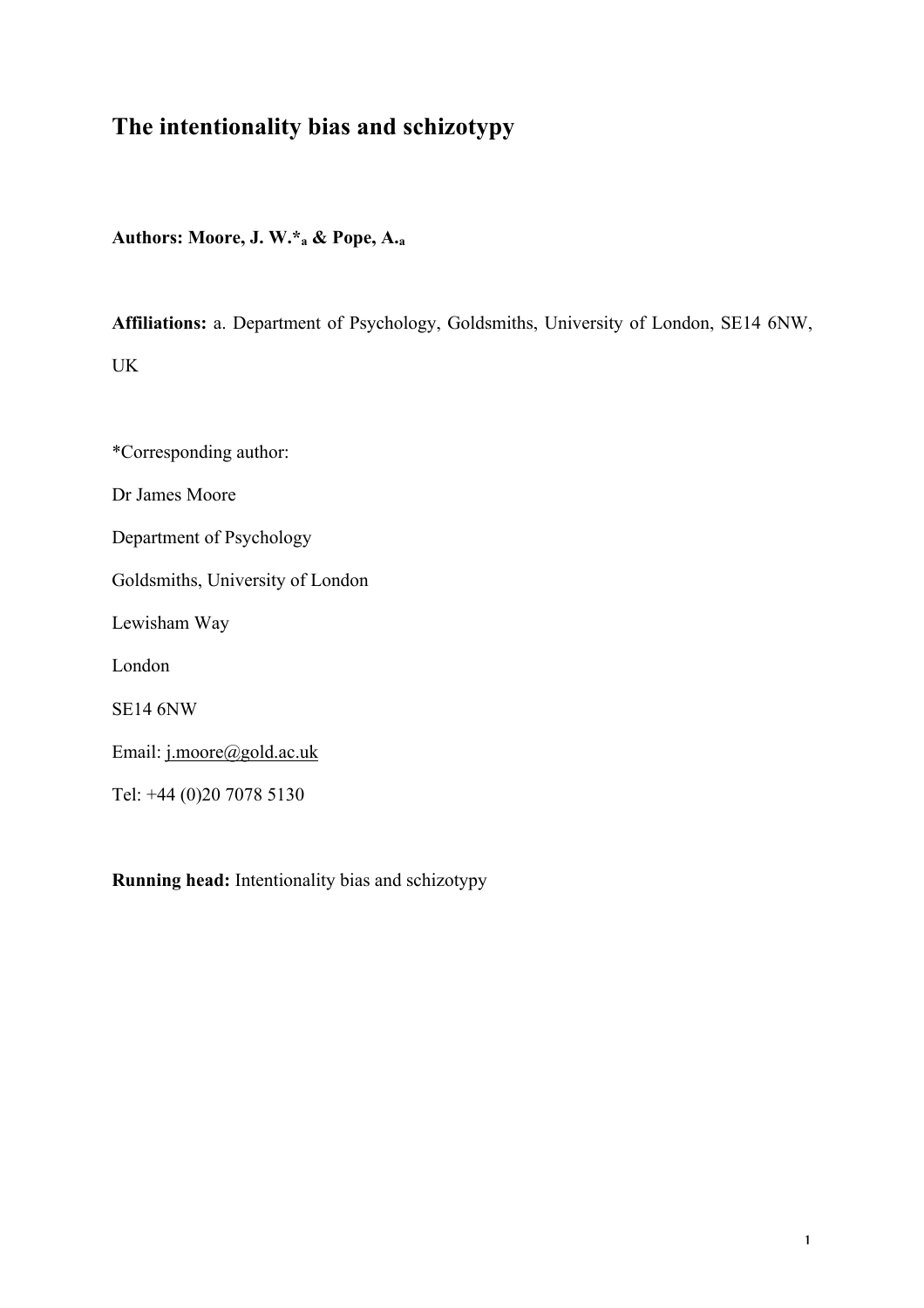### **Abstract**

The 'intentionality bias' refers to our automatic tendency to judge other peoples' actions to be intentional. In this experiment we extended research on this effect in two key ways. First, we developed a novel non-linguistic task for assessing the intentionality bias. This task used video stimuli of ambiguous movements. Second, we investigated the relationship between the strength of this bias and schizotypy (schizophrenia-like symptoms in healthy individuals). Our results showed that the intentionality bias was replicated for the video stimuli and also that this bias is stronger in those individuals scoring higher on the schizotypy rating scales. Overall these findings lend further support for the existence of the intentionality bias. We also discuss the possible relevance of these findings for our understanding of certain symptoms of schizophrenic illness.

**Key words:** Intentionality bias; Intentions; Movement perception; Action observation; Schizotypy; Schizophrenia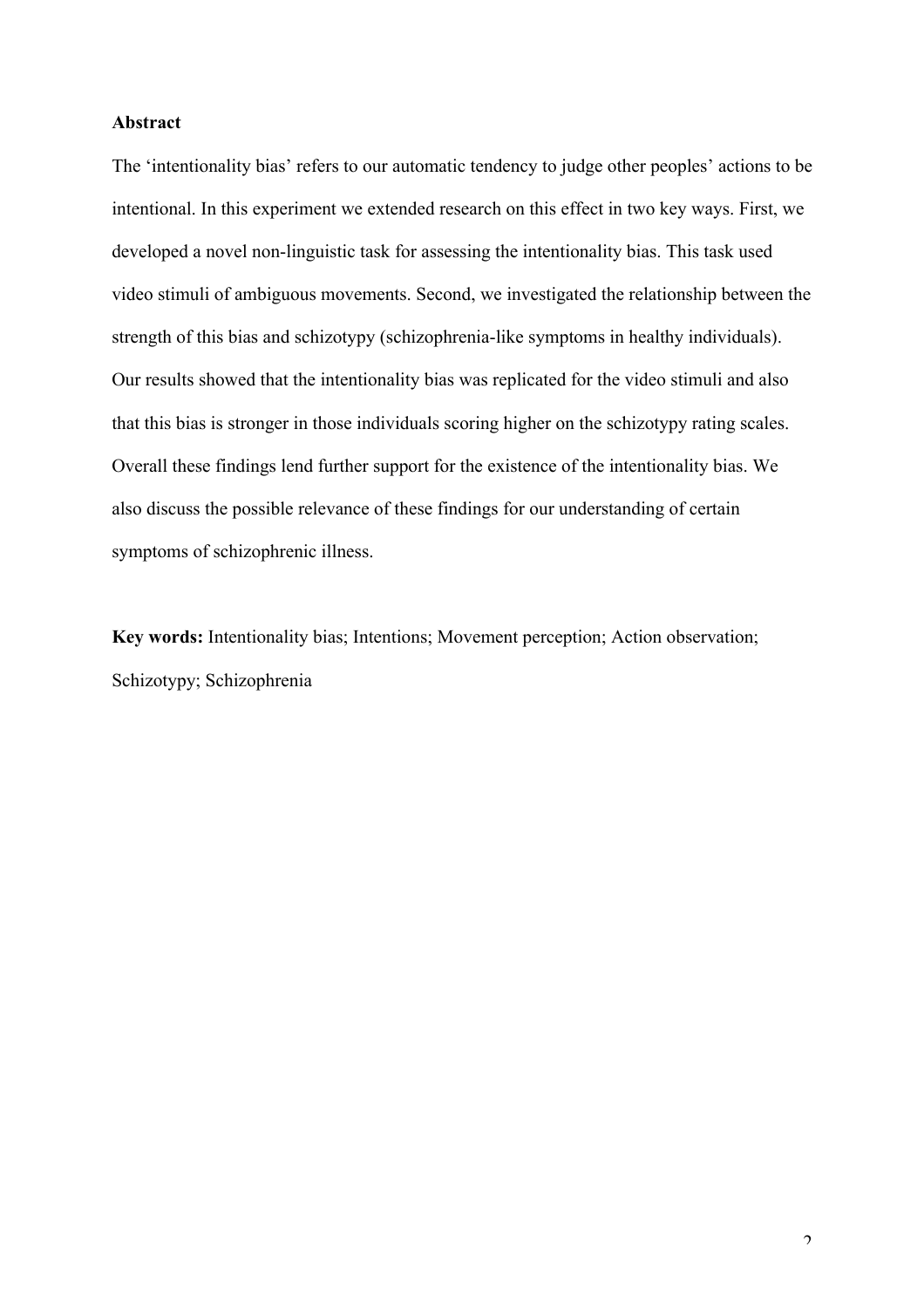#### **Introduction**

The ability to distinguish between intentional and unintentional movements is integral to our social lives. Judging someone else's action to be intentional carries with it the assumption that they are also *responsible*. This clearly matters to us. Our response to finding someone reverse into our expensive new car will be different if we think it was because they did not see us, rather than because they did not like our ostentatious show of wealth. The importance of intentionality is also apparent in systems of law, where criminal responsibility rests on judgements of intentionality.

Our day-to-day assessments of intentionality seem to be effortless and there is strong agreement amongst adults concerning the kinds of movements that can be regarded as intentional (Malle & Knobe, 1997). Yet despite the apparent ease with which we make these decisions, it has been suggested that there might be more to intention attribution than meets the eye. For example, Rosset (2008) has proposed a dual-process model of intention attribution in adults. On this view, intentional explanations of movement are automatically triggered and represent our default for explaining others' behaviour. Rosset called this the 'intentionality bias'. Furthermore, according to this dual-process model unintentional explanations for actions are only ever arrived at when intentional explanations are overridden by higher-level cognitive processes. These cognitive processes are thought to utilise knowledge of social norms, alternative causes and behavioural cues to arrive at alternative explanations for behaviour. Initial support for the dual-process view came from a series of experiments conducted by Rosset (2008). It was found that when participants read sentences describing an action, they tended to favour intentional interpretations, even when the action described was prototypically accidental. Moreover, this intentionality bias was augmented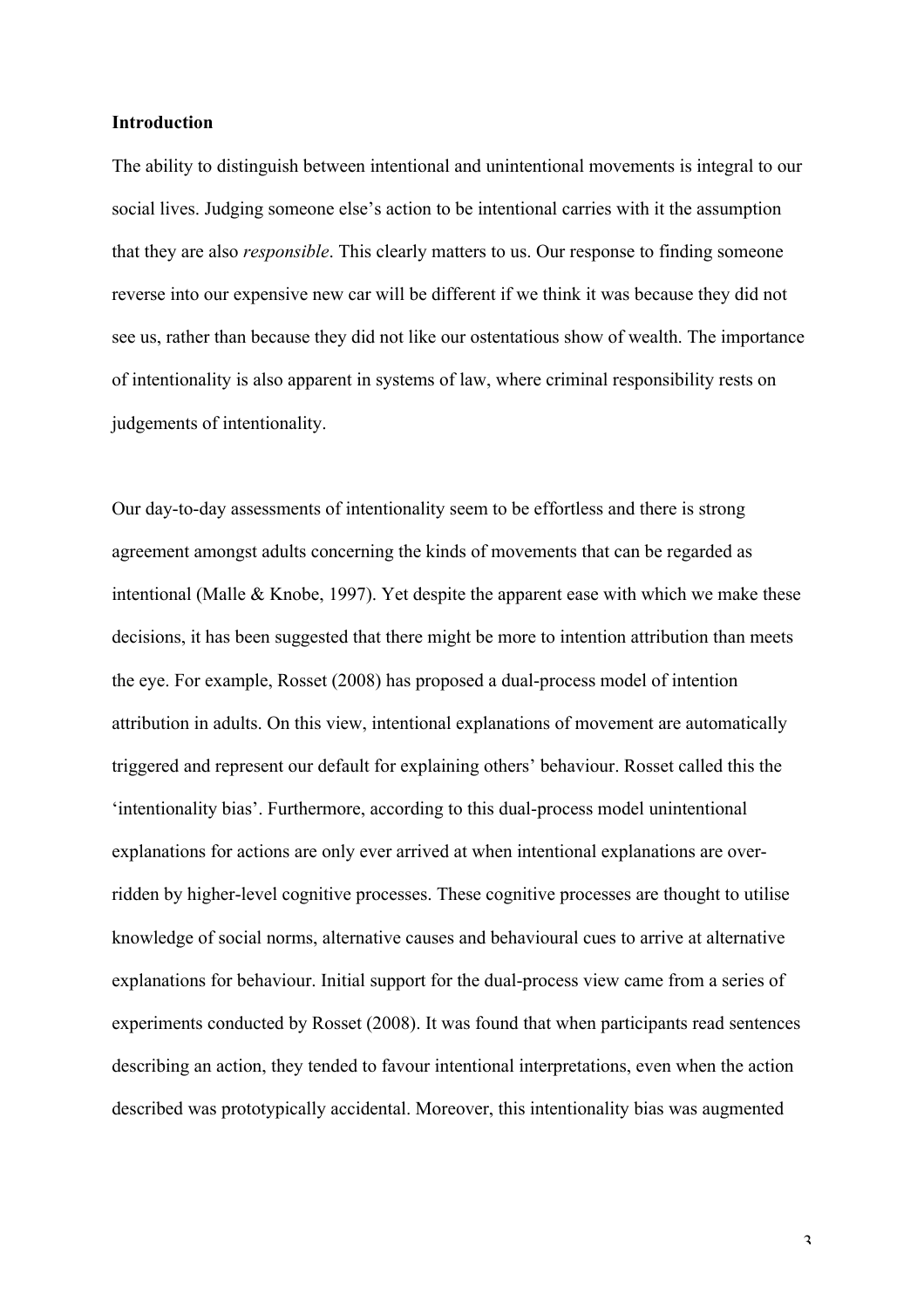when participants were given less time to make their decision. It is thought that this occurred because cognitive resources were unable to be fully deployed in the speeded conditions.

In the present study we build upon this work in two key ways. First, we developed a novel paradigm for assessing the presence of the intentionality bias. The original work was based on written descriptions of actions. One significant limitation of these stimuli, as noted by Rosset, is that the intentionality bias may actually reflect a linguistic bias. That is, the wording of the sentences may encourage intentional attributions. In the present study we overcome this potential confound by using video stimuli. These were short video clips of movements that were ambiguous with respect to whether the movement was intentional or not. We investigated whether the intentionality bias would replicate with these novel stimuli. If it does then people should make more 'Intentional' judgements when viewing these ambiguous movement stimuli.

Second, we investigated the relationship between the intentionality bias and schizotypy. It has been suggested that psychotic experiences may lie on a continuum, with such experiences occurring in psychologically healthy individuals to a greater or lesser extent (Van Os, Linscott, Myin-Germeys, Delespaul, & Krabbendam, 2009). Furthermore, previous studies have shown that cognitive performance in highly schizotypal individuals closely resembles performance of patients with a diagnosis of schizophrenia (e.g. Cochrane, Petch, & Pickering, 2012). Given this apparent link between schizotypy and schizophrenia, the schizotypy dimension offers an invaluable research tool, allowing us to explore patterns of perception, experience and cognition redolent of schizophrenia, in a sample that is free of medication and hospitalisation, both of which can be deeply problematic confounds in patient samples (Moore, Dickinson, & Fletcher, 2011).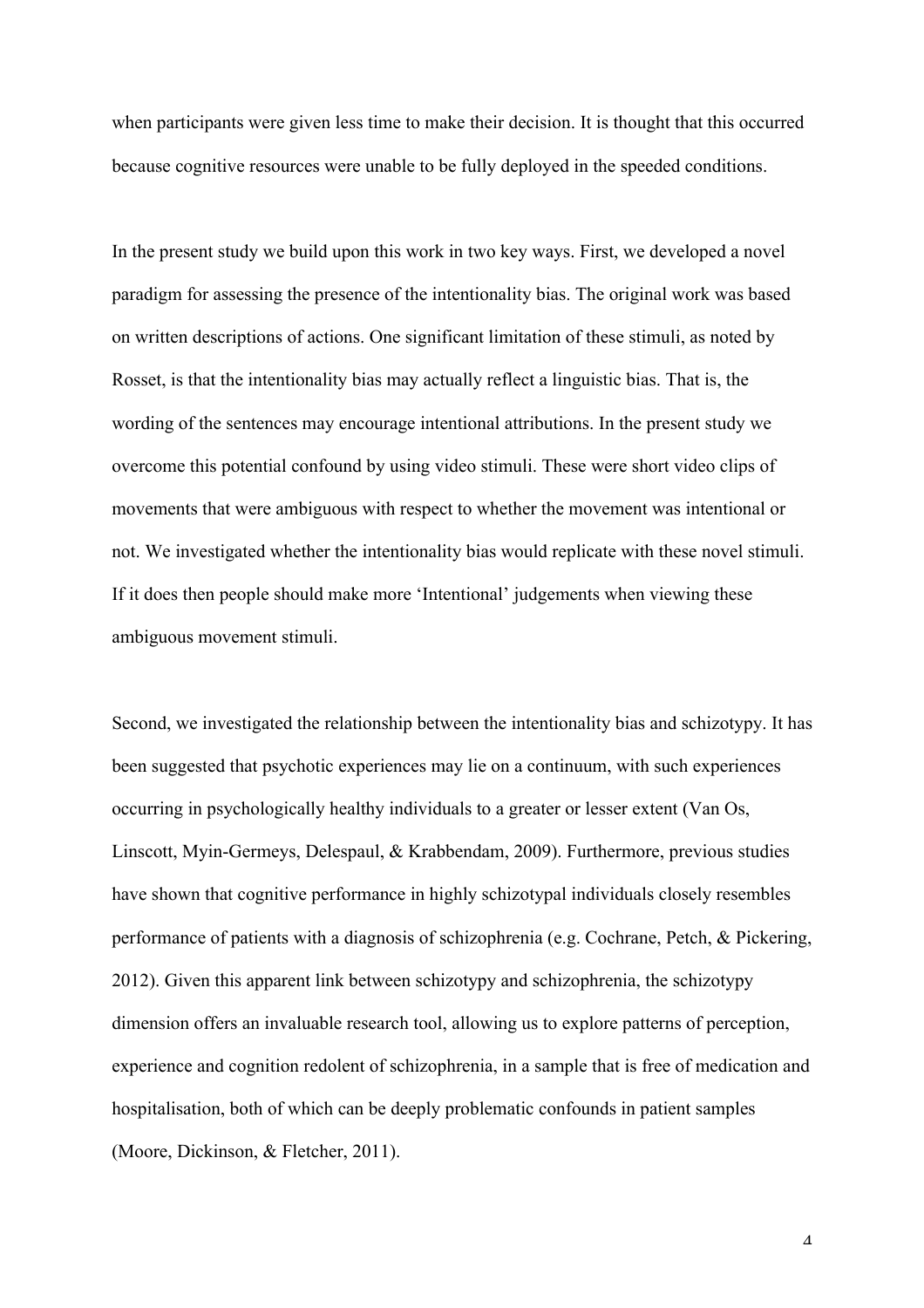Our motivation for studying schizotypy in the context of the *intentionality bias* is that certain schizophrenic symptoms may be linked to deficits in intention attribution. For example, patients with paranoid delusions typically believe that an external force or agent is *intentionally* trying to harm them. It has been suggested that these delusions arise because patients have difficulty in both the understanding and the attribution of intentionality (Frith, 1992; 1994). This is supported by experimental work in which patients show a greater propensity to attribute intentionality to inanimate objects (e.g. Blakemore, Sarfati, Bazin, & Decety, 2003). This suggests that patients with schizophrenia over-attribute intentions to others. If this were the case then they should show an exaggerated intentionality bias. We investigated this association in a non-clinical sample by measuring schizotypy.

## **Methods**

#### *Participants*

35 participants took part in the experiment for course credit (24 females; mean age: 20 years; age range: 18-31). All had normal or corrected-to-normal vision.

#### *Stimuli*

#### Movement stimuli

There were 24 movement video stimuli in total. In each video clip participants saw, from front on, a hand with a finger strapped into a key (see Figure 1). After one of three delays (randomised across trials) the finger would move down on the key, depressing it fully, and return to the starting position. Participants were told beforehand that these movements could be either intentional or unintentional and that the videos across all trials would contain a mixture of both types of movement. Participants were told that if the movement was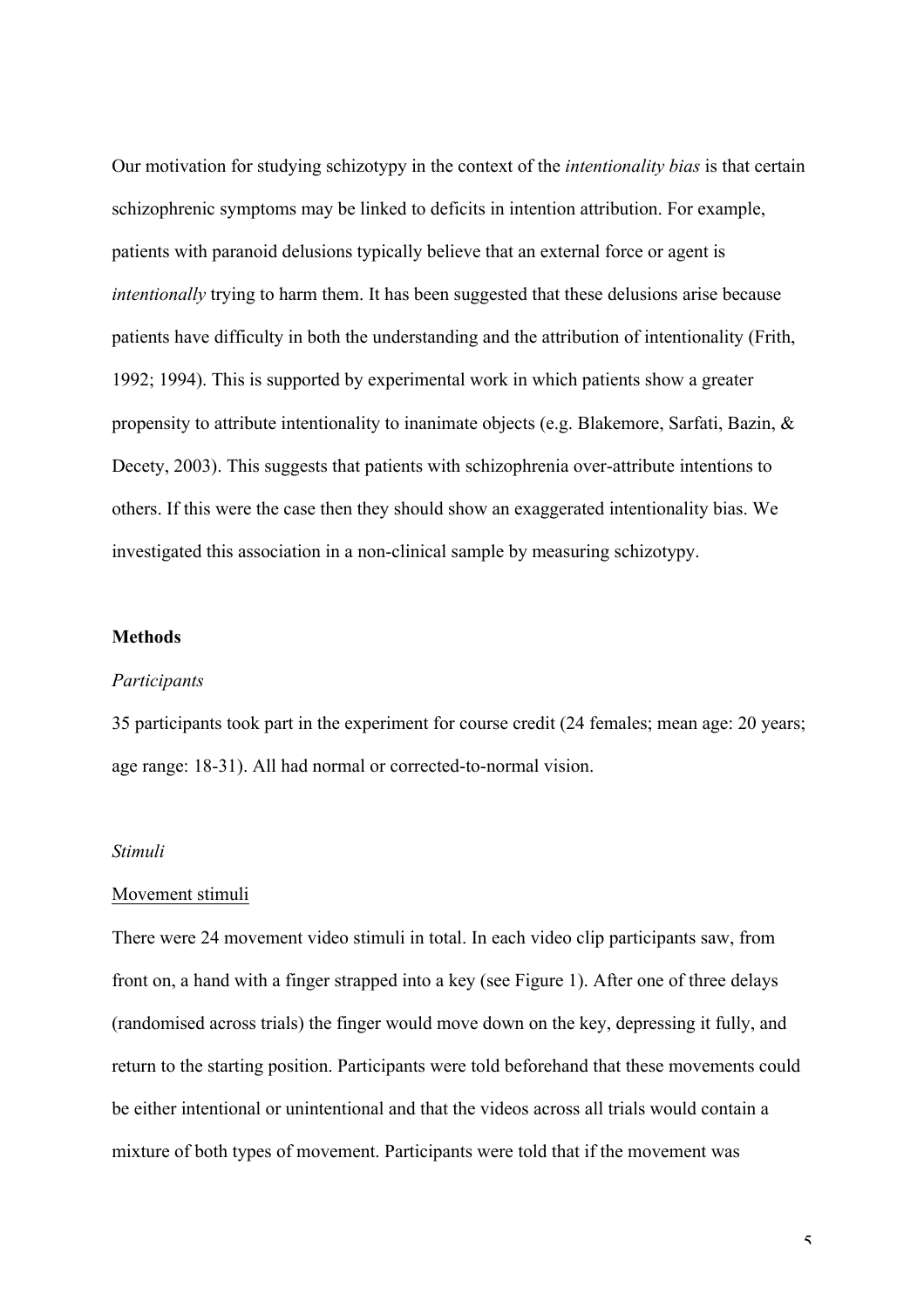intentional, the agent actively pressed the button. If unintentional, the agent's finger was passively moved by a pulley device attached to the under side of the keyboard. In reality the same movement was presented on each trial and was, in fact, a passive unintentional movement (i.e. the actor's finger had been moved by the pulley during recording of the video). This perceptual equivalence across trials ensures that perceptual cues do not confound intention attribution judgements.



**Figure 1**. A still from the video stimulus used in this experiment.

## Schizotypy scales

The *Peters Delusion Inventory* (PDI: Peters, Joseph, Day, & Garety, 2004) is a 21-item scale designed to measure delusional ideation in the normal population (e.g. "Do your thoughts ever feel alien to you in some way?"). When an item is endorsed, three five-point scales exploring distress, preoccupation, and conviction are then completed.

The *Cardiff Anomalous Perceptions Scale* (CAPS: Bell, Halligan, & Ellis, 2006) is a 32-item scale designed to measure unusual perceptual experiences in the normal population (e.g. "Do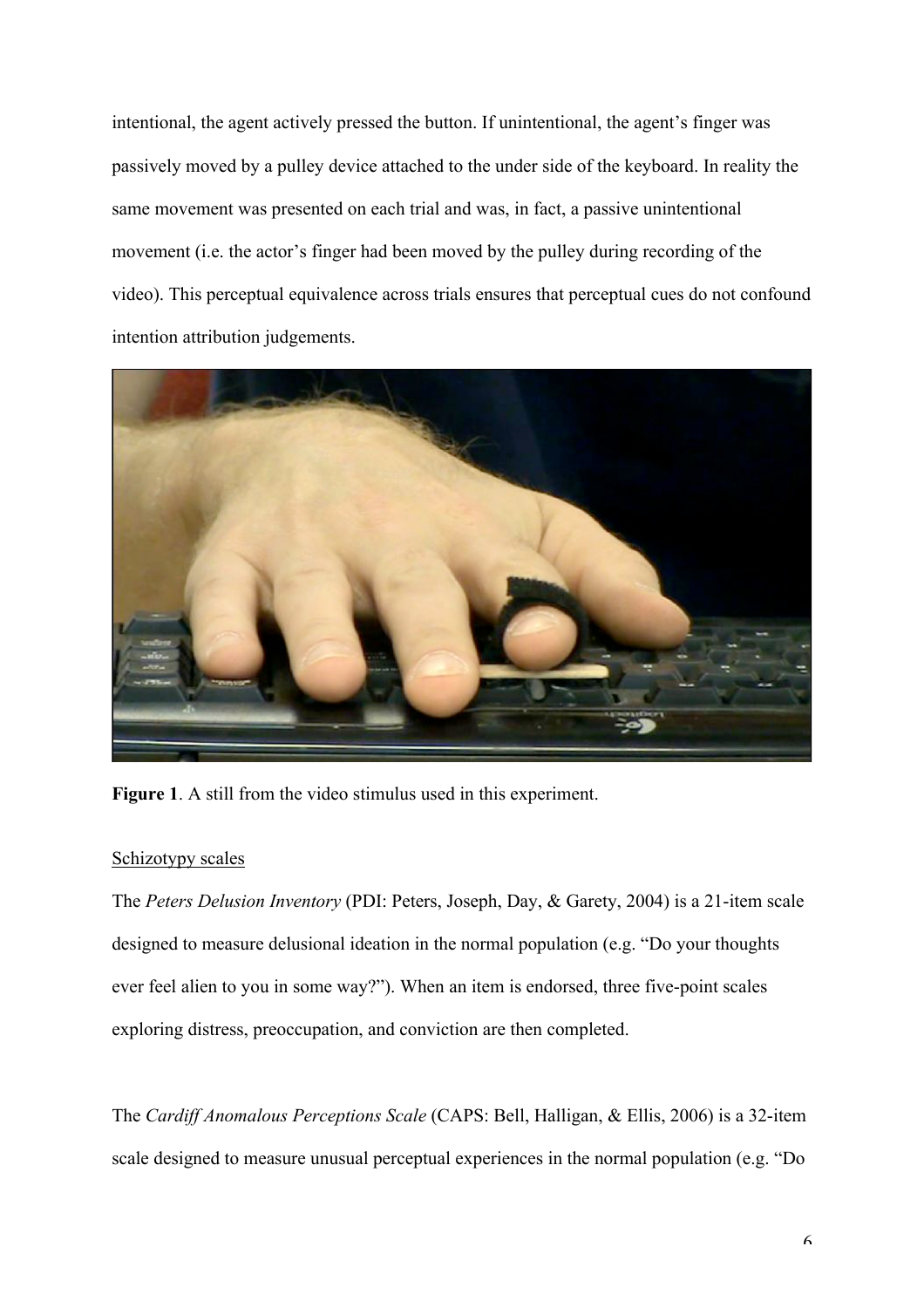you ever see things that other people cannot?"). When an item is endorsed, three five-point scales exploring distress, intrusiveness, and frequency are then completed.

## *Procedure*

Participants were seated in a computer cubicle testing room. Instructions and stimuli were presented on the computer in front of them. Participants were tested individually in the presence of an experimenter. All participants completed the intention attribution task first. The instructions told the participant that they would watch 26 short clips (two practice trials and 24 experimental trials) of an actor and simple key press movements on a keyboard. Their task on each trial was to report whether they thought that the movement they had just seen was intentional or unintentional. Each trial consisted of the presentation of a fixation cross (2 seconds) followed by the movie stimulus (2 seconds) followed by a judgement probe (4 seconds). Participants made their judgements verbally, and these were recorded by the experimenter.

Following the intention attribution task participants completed the two schizotypy questionnaires. The order of their completion was counterbalanced across participants (18 participants completed the PDI first).

#### **Results**

To calculate the intentionality bias score for each participant, the total number of 'Intentional' judgements was divided by the total number of trials (24) and multiplied by 100 to give a percentage score. To calculate the PDI and CAPS scores for each participant a 1 was scored for each 'Yes' response and this was summed across all items. Added to this were the scores for the participant's answers to the three additional 5-point scales for each 'Yes' response.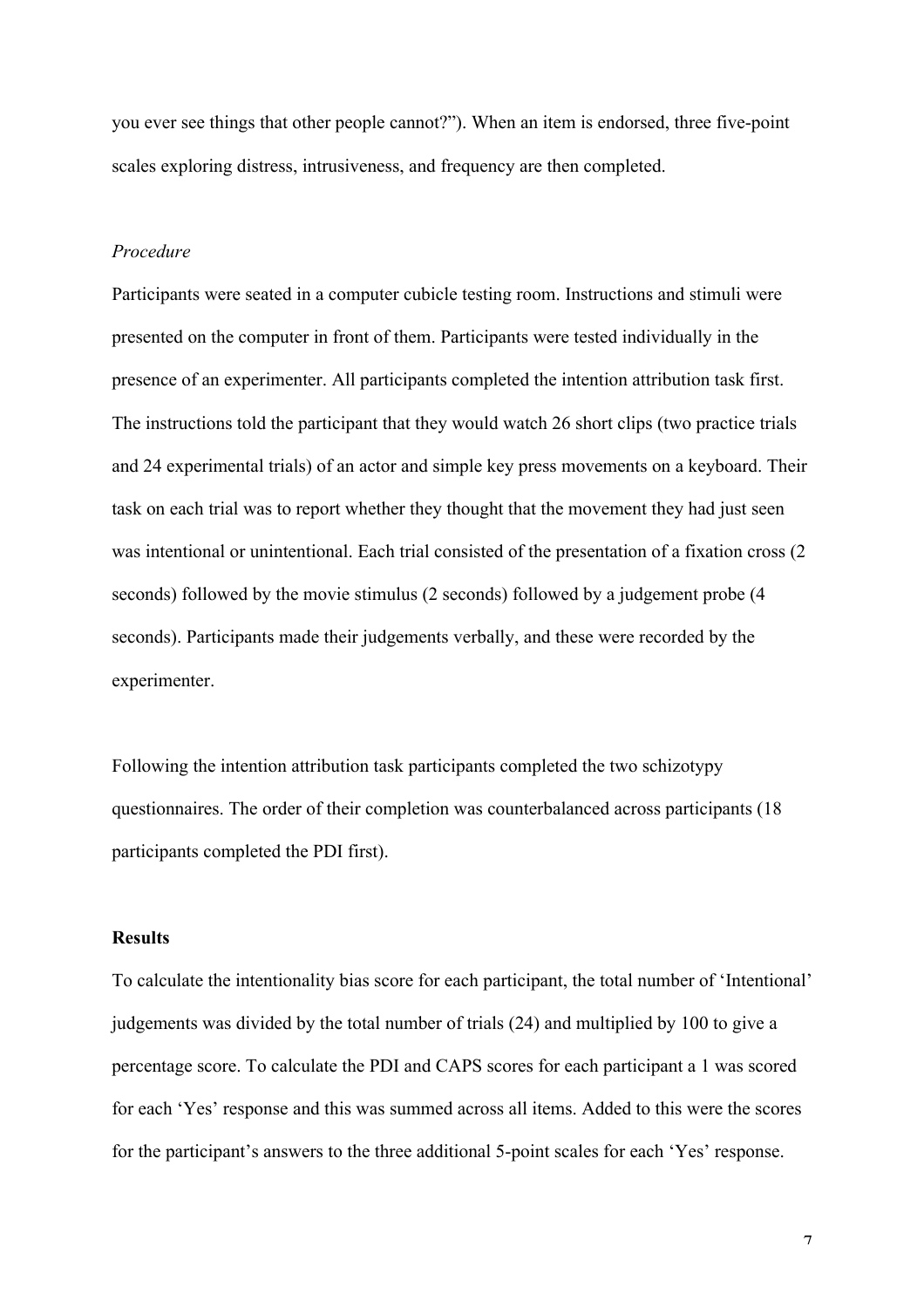Summary statistics are presented in Table 1. For inferential statistics, 2-tailed tests were used throughout.

|                                       | <b>Mean (SD)</b> |
|---------------------------------------|------------------|
| Intentionality bias (% 'Intentional') | 64.2 (17.6)      |
| <b>PDI</b>                            | 52.4(40.4)       |
| <b>CAPS</b>                           | 67.0(55.3)       |

**Table 1.** Summary statistics for the intentionality bias task, PDI and CAPS

## *Intentionality bias*

The mean intentionality bias score was 64.2% (SD: 17.6). A one-sampled t-test (with a test value of 50) on the intentionality bias scores shows that participants were significantly more likely to report that the movement they had just seen was intentional,  $t(34) = 4.76$ ,  $p < .001$ (2-tailed). This is in line with the intentionality bias reported by Rosset (2008), suggesting that for ambiguous movement stimuli people are more likely to judge them to be intentional.

## *Intentionality bias and schizotypy*

We were also interested in the relationship between individual differences in the intentionality bias and scores on the schizotypy scales. The scatterplots are shown in Figure 2. Two correlation analyses were performed (the significance level was Bonferroni-corrected to .025). Both total CAPS scores and total PDI scores were significantly correlated with the strength of the intentionality bias (CAPS:  $r = .534$ ,  $p = .001$ , 2-tailed; PDI:  $r = .451$ ,  $p = .006$ , 2-tailed). This suggests that individual differences in the intentionality bias are related to the degree of schizophrenia-like symptoms in healthy adults.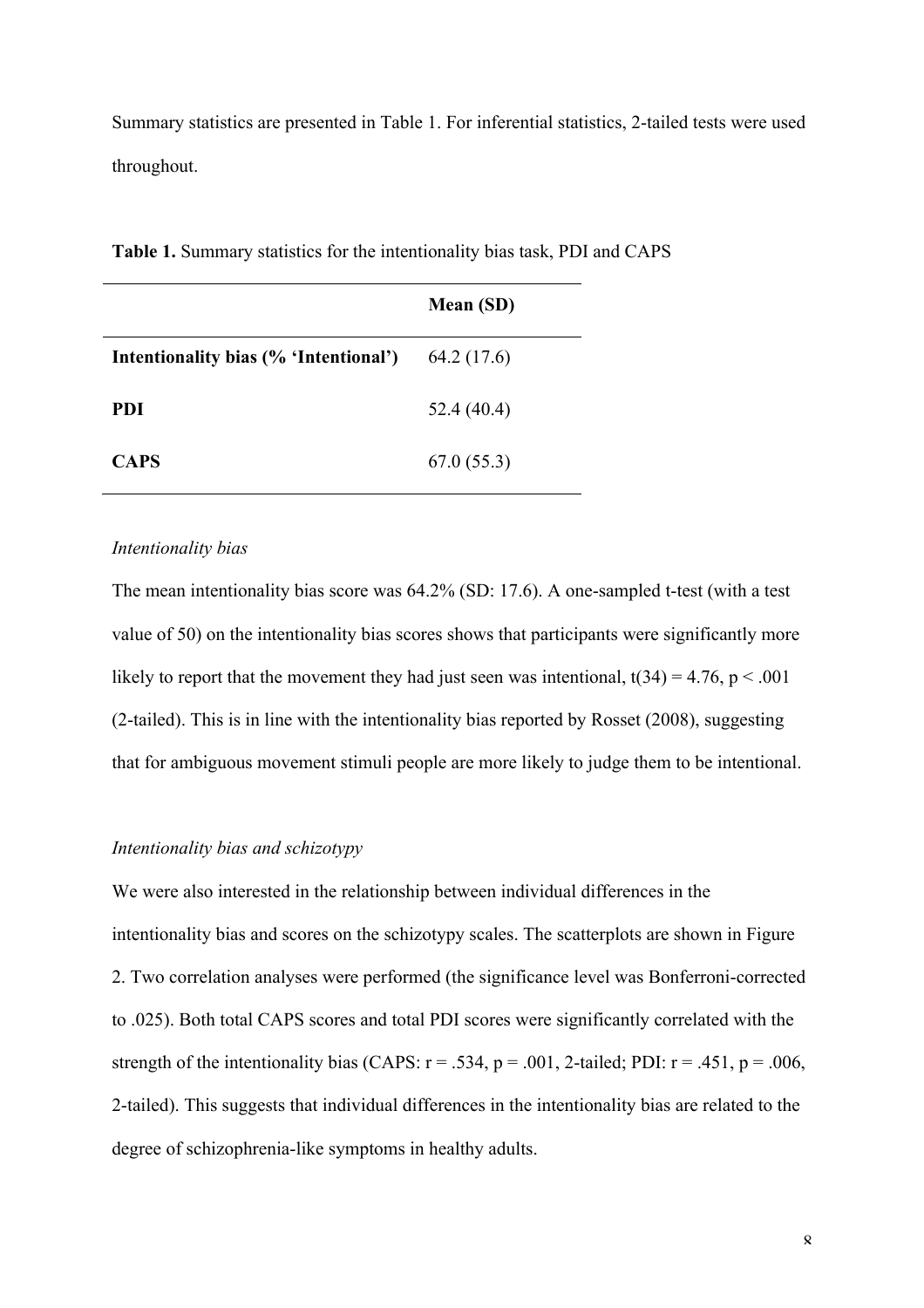

**Figure 2.** Scatterplots showing the relationship between intentionality bias and A) CAPS scores and B) PDI scores

## *Intentionality bias and schizotypy sub-scores*

The schizotypy scales not only assess the occurrence of beliefs/ perceptual experiences but also include measures of degree. When an item is endorsed on the PDI, participants are also asked to indicate 'distress', 'preoccupation' and 'conviction'. Similarly when an item is endorsed on the CAPS, participants are asked to indicate 'distress', 'intrusiveness' and 'frequency'. It has been suggested that it is the degree of 'Distress' in particular that differentiates pathological from non-pathological beliefs and experiences (Corlett & Fletcher, 2012; Peters et al., 2004; Sisti et al., 2012). In light of this, we also looked at the relation between the intentionality bias (the dependent variable) and total scores for each of the additional measures. We ran two separate hierarchical linear regression analyses for the PDI and CAPS respectively. Given the purported clinical significance of distress, for both analyses the 'Distress' sub-score was entered into the model first followed by the two remaining sub-scores (which were entered simultaneously into the linear regression model). The results are presented in Table 2. These results suggest that the 'Distress' score was a significant predictor of the intentionality bias. However, it is important to note that scores on the three sub-scales for both schizotypy measures were highly correlated with each other ( $r >$ .9), suggesting that 'Distress' itself might not *uniquely* predict the intentionality bias.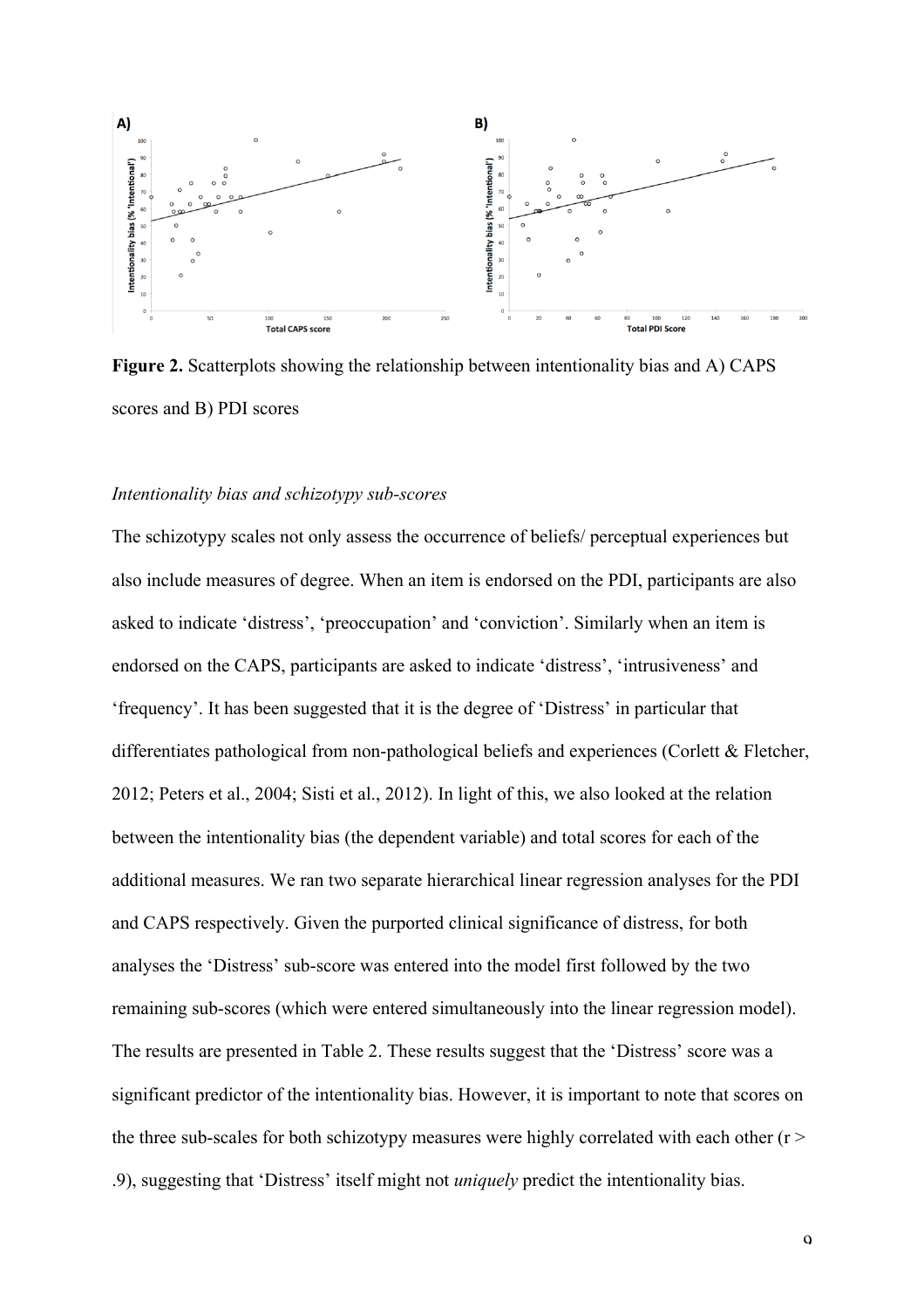|                     | Beta     | Standard error of beta | Standardised beta |
|---------------------|----------|------------------------|-------------------|
| <b>PDI</b>          |          |                        |                   |
| Step 1              |          |                        |                   |
| Constant            | 55.62    | 4.09                   |                   |
| 'Distress'          | 0.59     | 0.21                   | $.44*$            |
| Step $\overline{2}$ |          |                        |                   |
| Constant            | 54.24    | 4.69                   |                   |
| 'Distress'          | $0.02\,$ | 1.14                   | .02               |
| 'Preoccupation'     | 0.34     | 1.44                   | .24               |
| 'Conviction'        | 0.28     | 0.73                   | .20               |
|                     |          |                        |                   |
| <b>CAPS</b>         |          |                        |                   |
| Step 1              |          |                        |                   |
| Constant            | 54.18    | 3.64                   |                   |
| 'Distress'          | 0.53     | 0.14                   | $.55*$            |
| Step 2              |          |                        |                   |
| Constant            | 55.26    | 4.12                   |                   |
| 'Distress'          | 1.47     | $0.76\,$               | 1.54              |
| 'Intrusiveness'     | $-1.19$  | 0.71                   | $-1.25$           |
| 'Frequency'         | 0.29     | 0.57                   | .25               |

Table 2. Output for separate hierarchical linear regression analyses assessing the relationship between PDI and CAPS sub-scores and the intentionality bias (the dependent variable)

Note: PDI:  $R^2 = .20$  for Step 1,  $\Delta R^2 = .01$  for Step 2 / CAPS: PDI:  $R^2 = .31$  for Step 1,  $\Delta R^2 =$ .06 for Step 2.  $* < 0.01$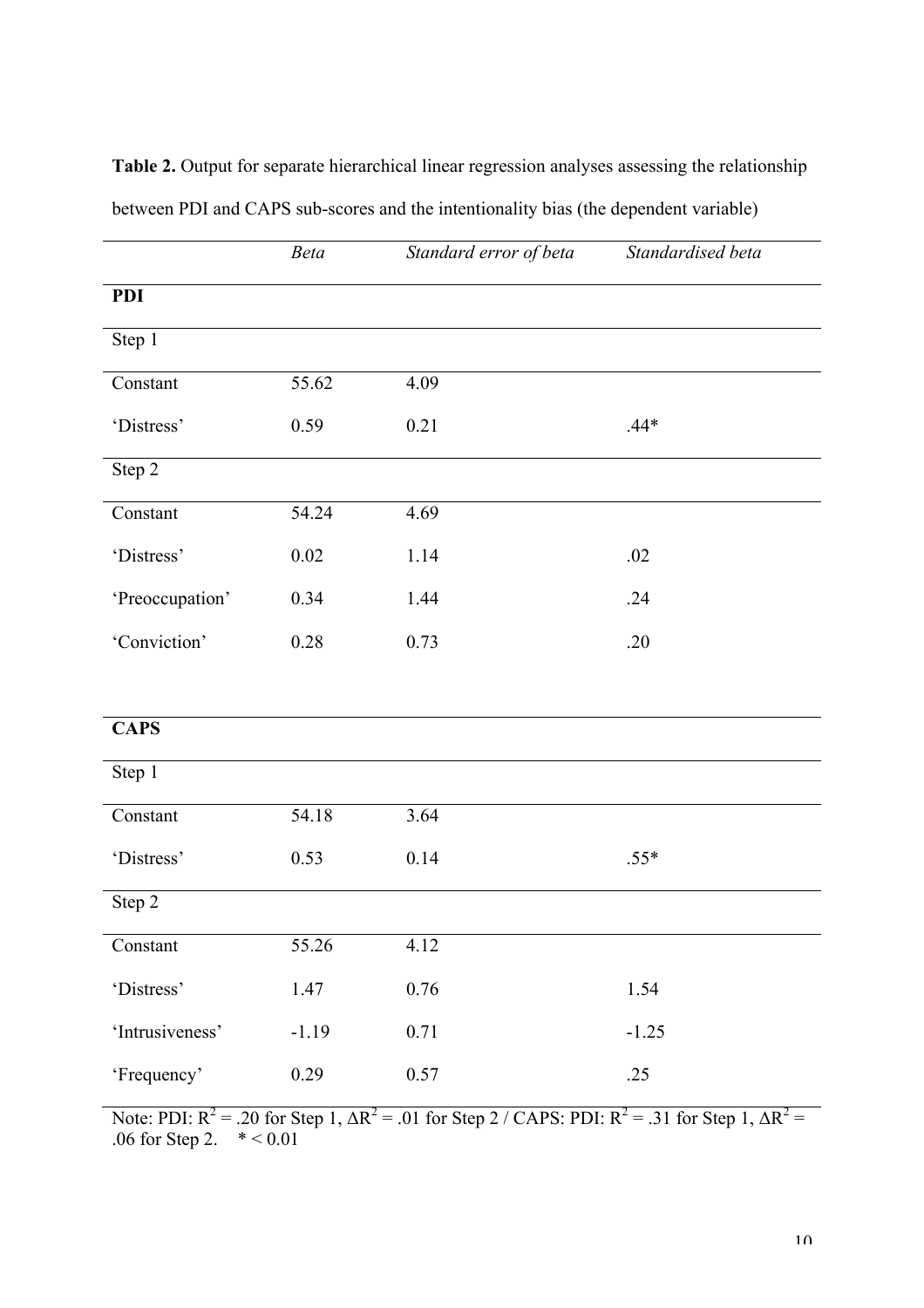#### **Discussion**

The intentionality bias refers to the tendency for people to interpret the behaviour of others as intentional (Rosset, 2008). In the present study we found that the intentionality bias holds for videos of ambiguous movements and that the magnitude of the intentionality bias is related to individual differences in schizotypy.

The first aim of this study was to investigate the presence of this bias for non-linguistic stimuli. In the original study by Rosset (2008) participants read descriptions of actions and made intentionality judgements concerning them. As noted by Rosset, it is possible that the observed intentionality bias represents a linguistic bias. This is something we addressed in the present study, replicating the intentionality bias for video stimuli depicting ambiguous movements. This finding suggests that the previously reported intentionality bias is not simply an artefact of the linguistic stimuli used.

This result lends further support to the dual-process view of intention attribution. That is, our findings support the idea that when observing action our default is to interpret the behaviour as intentional. It is not clear why this default is present. Bègue, Bushman, Giancola, Subra and Rosset (2010) have suggested that judging an action to be intentional is computationally less demanding. This is because judging an action to be unintentional requires one to search for other possible causes. This would fit with Rosset's (2008) finding that reducing the involvement of higher-level cognitive processes further accentuates the intentionality bias. Although speculative, we would also suggest that the intentionality bias could confer an advantage by virtue of the fact that it may be better to make a false positive error (believing something was caused intentionally by an agent when in fact it was an accident), than a false negative error (believing something was accidental when in fact it was intentionally caused).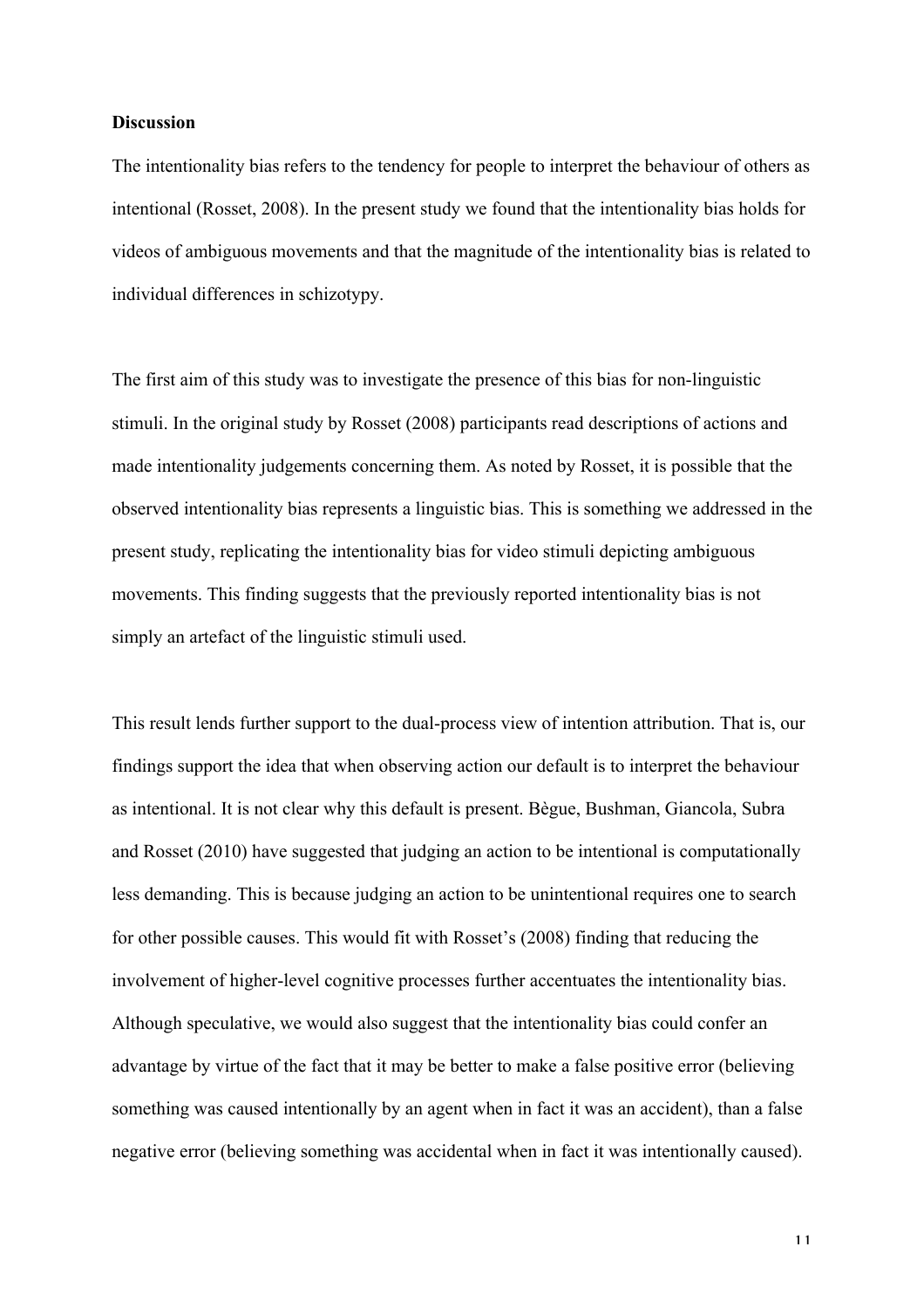In doing so we are primed to deal with the putative involvement of another agent who may or may not pose a threat. Indeed it is perhaps informative that the intentionality bias might be most pronounced for negative events (Knobe, 2003). Our suggestion is consistent with the Error Management Theory of cognitive biases (Haselton & Buss, 2000; Haselton & Nettle, 2006). The assumption here is that cognitive biases arise under conditions of uncertainty where the costs false positive and false negative errors are not equivalent. In the context of the intentionality bias, we propose that the cost of a false positive is *less* than the cost of a false negative.

Further to offering support for the intentionality bias, our novel paradigm may have the additional benefit of providing a way of testing the intentionality bias in individuals for whom linguistic stimuli may be problematic. For example, it may not be possible to use linguistic stimuli in younger children or those with language impairments. In this way, our paradigm (and further modifications of it) may help widen the scope of research on the intentionality bias.

The second aim of this study was to investigate the relationship between the intentionality bias and schizotypy. This was motivated by apparent deficits in intention attribution associated with schizophrenic illness (e.g. Blakemore et al., 2003). We found that individuals scoring higher on the schizotypy scales showed a stronger intentionality bias. Before interpreting this finding it is interesting to note that individuals scoring higher on schizotypy scales also show a more liberal 'acceptance bias' (Corlett et al., 2009). That is, they have a tendency to make false alarm errors. Therefore, one possibility is that this liberal acceptance bias could explain the relationship between schizotypy and the intentionality bias – perhaps the tendency towards false positives makes people more likely to perceive intentionality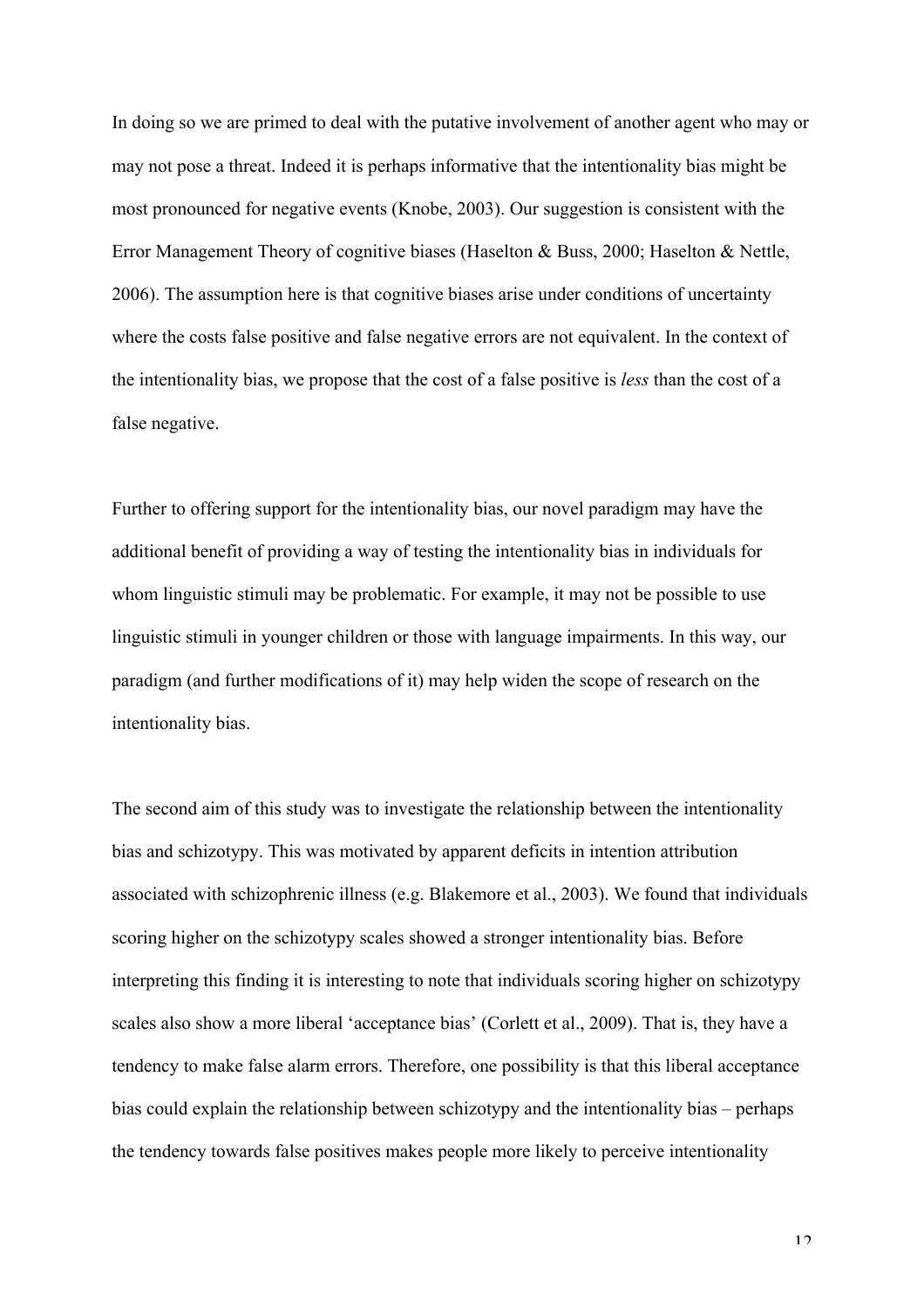where there is none. However, this explanation is unlikely given our experimental design. Participants in our experiment had a *choice* between two alternatives – intentional vs. unintentional movement – and were also explicitly told that the trials would contain a *mixture*  of the two types of movement. In this way, we would suggest that a liberal acceptance bias is unable to explain why participants favoured one judgement over the other on this task.

These results therefore do suggest that an exaggerated intentionality bias *may* be a relevant information-processing deficit in certain sub-types of schizophrenic illness. For example, the persecutory delusions held by some patients may be explicable in terms of an exaggerated intentionality bias, with these patients being more prone to seeing events that happen to them as intentionally caused. However, more work is needed to ascertain what specific aspects of schizotypy/ schizophrenia (if any) this exaggerated intentionality bias is related to. Future work should therefore consider other aspects not measured here, such as bodily changes, anhedonia and disorganisation.

Finally, the observed relationship between schizotypy and the intentionality bias is also intriguing given the so-called 'hypo-frontality' exhibited by patients with schizophrenia. This reduced frontal activity is thought to be responsible for deficits in cognitive control and executive function found in patients (Weinberger, 1988). There is also some evidence of frontal deficits in highly schizotypal individuals (although this is more equivocal). For example, behavioural studies of executive function show poorer performance in these individuals (Park, Holzman, & Lenzenweger, 1995; Park & McTigue, 1997) and some neuroimaging studies have indicated frontal abnormalities (e.g. Raine, Sheard, Reynolds, & Lencz, 1992). The exaggerated intentionality bias we find in highly schizotypal individuals is therefore perhaps not surprising given that these higher-level cognitive processes are thought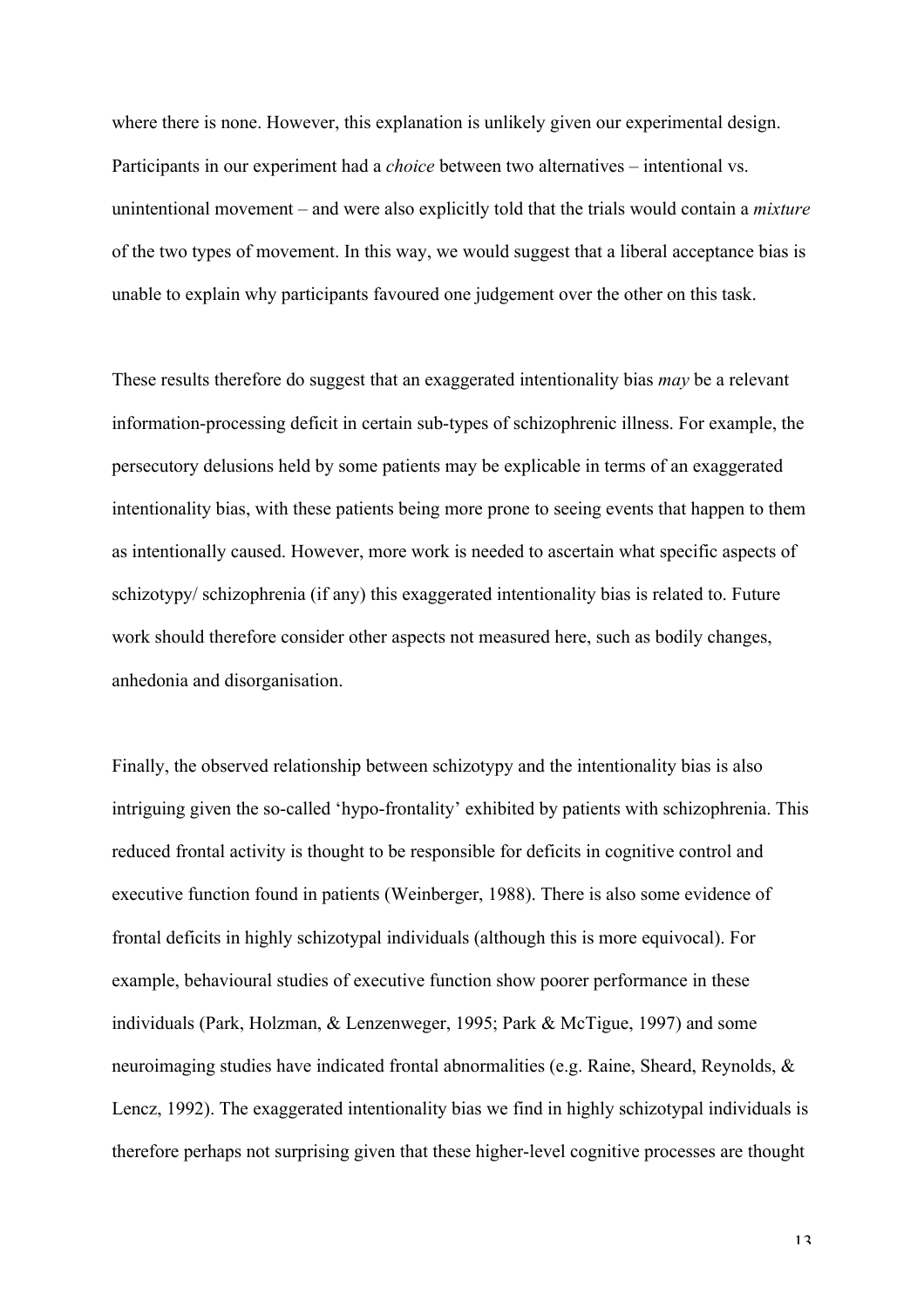to be necessary for unintentional explanations of behaviour (Rosset, 2008). If these processes are disrupted then the intentionality bias should be more pronounced.

# **Conclusions**

Overall, our results support the notion of an intentionality bias underlying our perception of other peoples' movements. We extend previous work by firstly developing a novel paradigm. This opens up possibility of testing for this bias in different groups. Furthermore, the finding that this bias is linked to individual differences in schizotypy provides a tentative insight into a possible information processing abnormality that might help explain certain symptoms of schizophrenic illness.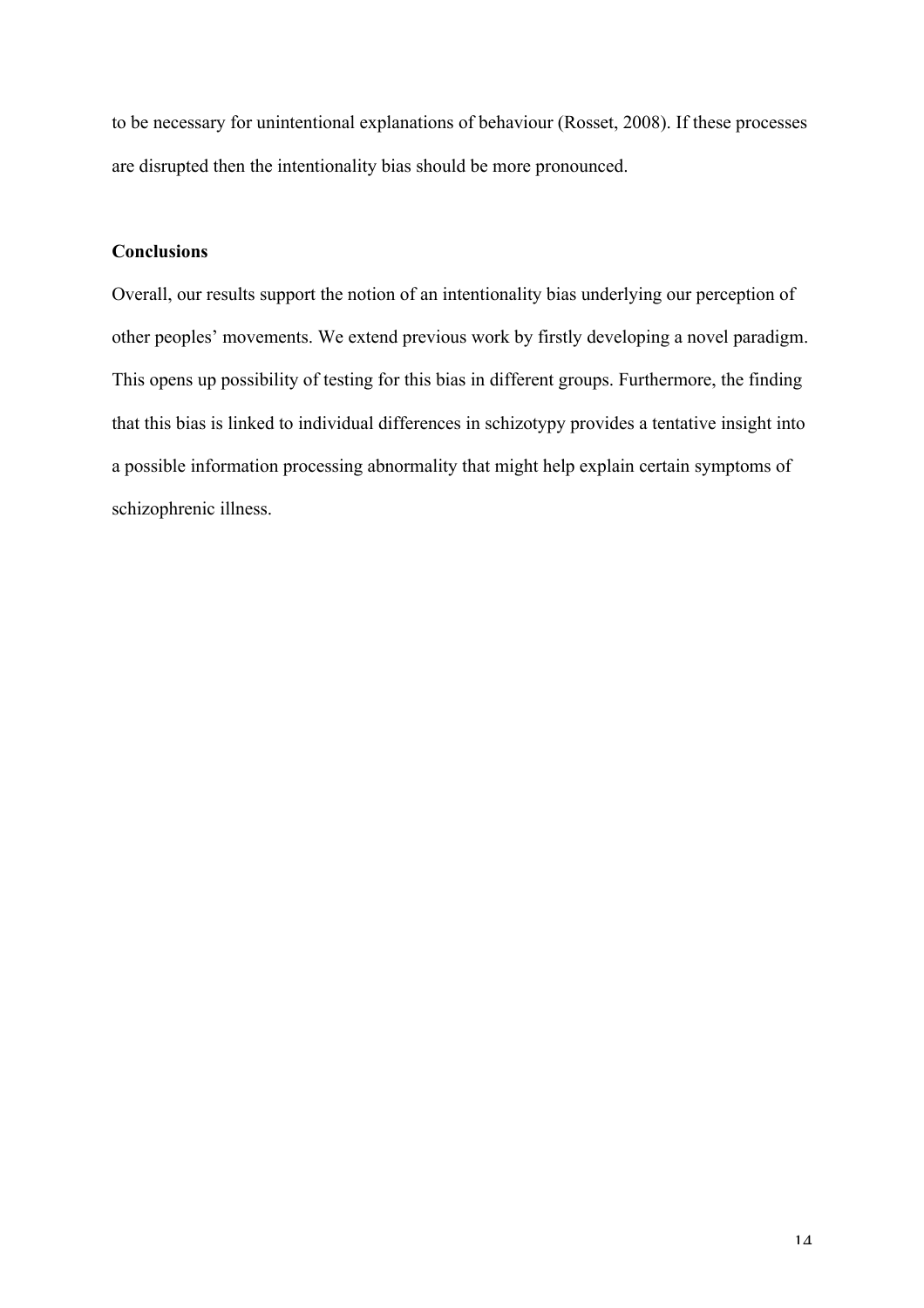#### **References**

Bègue, L., Bushman, B. J., Giancola, P. R., Subra, B., & Rosset, E. (2010). "There Is No Such Thing as an Accident," Especially When People Are Drunk. *Personality and Social Psychology Bulletin*, *36*(10), 1301–1304.

Bell, V., Halligan, P. W., & Ellis, H. D. (2006). The Cardiff Anomalous Perceptions Scale (CAPS): A new validated measure of anomalous perceptual experience. *Schizophrenia Bulletin*, *32*(2), 366–377.

- Blakemore, S.-J., Sarfati, Y., Bazin, N., & Decety, J. (2003). The detection of intentional contingencies in simple animations in patients with delusions of persecution. *Psychological Medicine*, *33*(8), 1433–1441.
- Cochrane, M., Petch, I., & Pickering, A. D. (2012). Aspects of cognitive functioning in schizotypy and schizophrenia: evidence for a continuum model. *Psychiatry Research*, *196*(2), 230–234.
- Corlett, P R, & Fletcher, P. C. (2012). The neurobiology of schizotypy: fronto-striatal prediction error signal correlates with delusion-like beliefs in healthy people. *Neuropsychologia*, *50*(14), 3612–3620. doi:10.1016/j.neuropsychologia.2012.09.045
- Corlett, P. R., Simons, J. S., Pigott, J., Gardner, J. M., Murray, G. K., Krystal, J. H., & Fletcher, P. C. (2009). Illusions and delusions: relating experimentally-induced false memories to anomalous experiences and ideas. *Frontiers in Behavioral Neuroscience*, *3*, 53.
- Frith, C. (1994). Theory of mind in schizophrenia. Retrieved from http://psycnet.apa.org/psycinfo/1994-97485-008

Frith, C. D. (1992). *The cognitive neuropsychology of schizophrenia*. Psychology Press.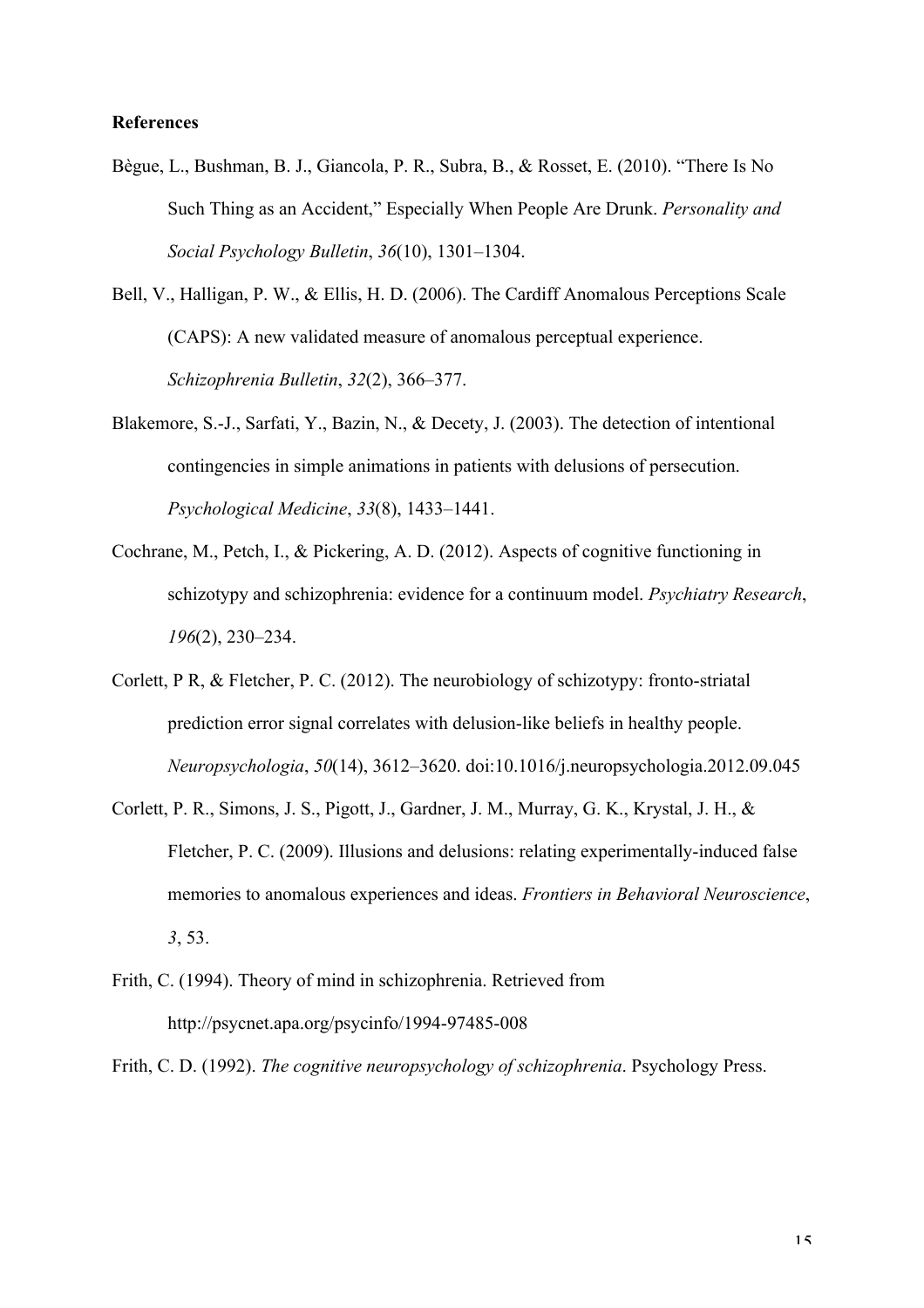- Haselton, M. G., & Buss, D. M. (2000). Error management theory: a new perspective on biases in cross-sex mind reading. *Journal of Personality and Social Psychology*, *78*(1), 81.
- Haselton, M. G., & Nettle, D. (2006). The paranoid optimist: An integrative evolutionary model of cognitive biases. *Personality and Social Psychology Review*, *10*(1), 47–66.
- Knobe, J. (2003). Intentional action in folk psychology: An experimental investigation. *Philosophical Psychology*, *16*(2), 309–324.
- Malle, B. F., & Knobe, J. (1997). The folk concept of intentionality. *Journal of Experimental Social Psychology*, *33*(2), 101–121.
- Moore, J. W., Dickinson, A., & Fletcher, P. C. (2011). Sense of agency, associative learning, and schizotypy. *Consciousness and Cognition*, *20*(3), 792–800.
- Park, S., Holzman, P. S., & Lenzenweger, M. F. (1995). Individual differences in spatial working memory in relation to schizotypy. *Journal of Abnormal Psychology*, *104*(2), 355.
- Park, S., & McTigue, K. (1997). Working memory and the syndromes of schizotypal personality. *Schizophrenia Research*, *26*(2–3), 213–220. doi:10.1016/S0920- 9964(97)00051-0
- Peters, E., Joseph, S., Day, S., & Garety, P. (2004). Measuring Delusional Ideation. *Schizophrenia Bulletin*, *30*(4), 1005–1022.
- Raine, A., Sheard, C., Reynolds, G. P., & Lencz, T. (1992). Pre-frontal structural and functional deficits associated with individual differences in schizotypal personality. *Schizophrenia Research*, *7*(3), 237–247. doi:10.1016/0920-9964(92)90018-Z
- Rosset, E. (2008). It's no accident: Our bias for intentional explanations. *Cognition*, *108*(3), 771–780.